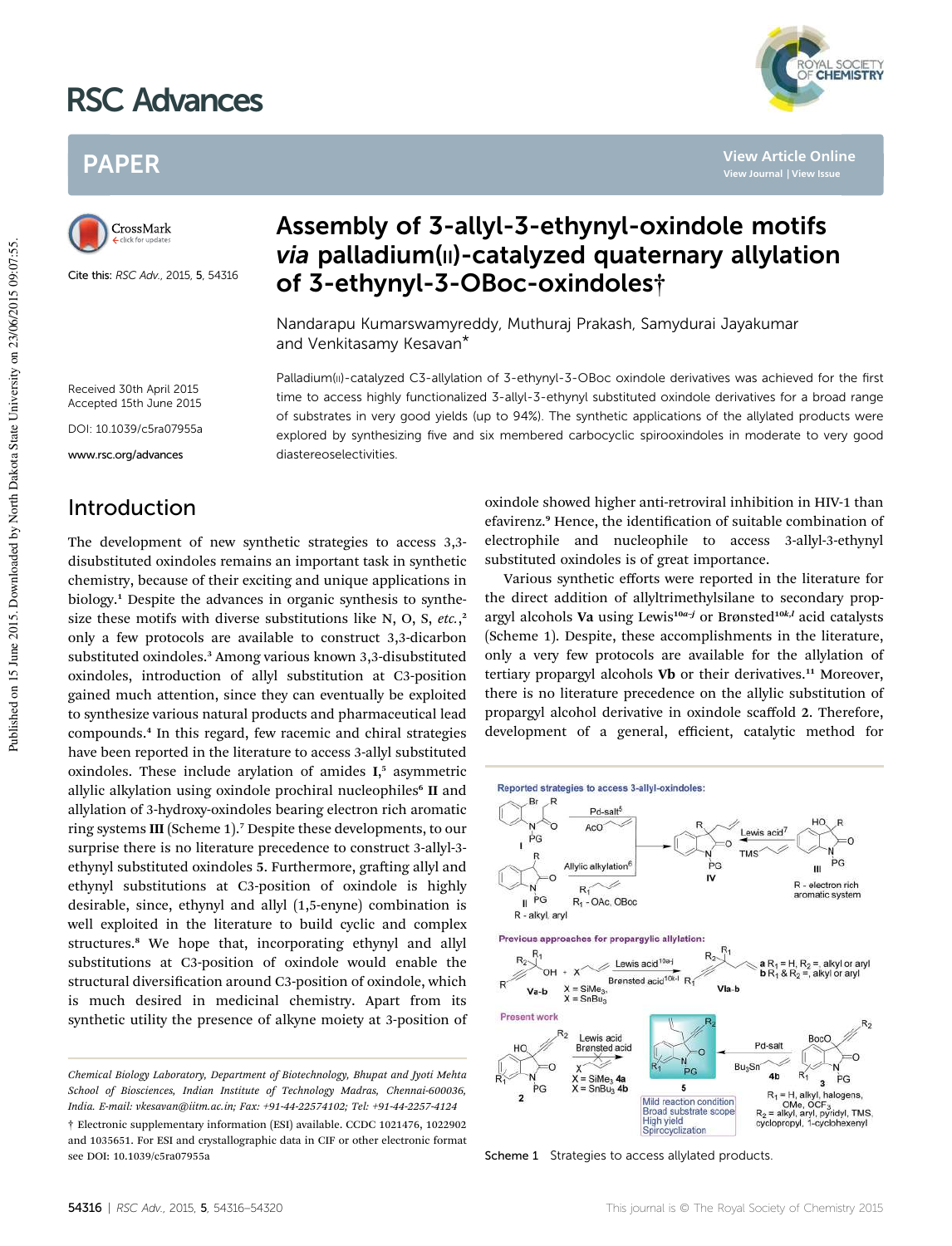propargylic substitution reaction comprising oxindole moiety is highly warranted.

#### Results and discussion

Our attempt began with the synthesis of 3-hydroxy-3 ethynylindolin-2-ones 2 by treating isatins 1 with alkynyl magnesium bromide generated *in situ* from corresponding alkyne using Grignard reaction in the absence of silver salt and pyrophoric reagent.<sup>9,12</sup> This is the first report which discloses the synthesis of 3-hydroxy-3-ethynylindolin-2-ones 2a–y using *in situ* generated Grignard reagent (see ESI†).

Initially, we attempted the direct allylation of 3-hydroxy-1 methyl-3-(phenylethynyl)indolin-2-one 2a with allyltrimethylsilane/ allyltributylstannane 4a/4b in the presence of either Lewis acids or Brønsted acid in dichloromethane. In contrast to previous successful reports,<sup>10</sup> allylation failed to occur in the presence of Lewis acid/Brønsted acid. Similar results were observed when trifluoroacetic acid and  $BF_3$ :  $Et_2O$  were employed as catalysts and the allylation of 2a did not occur even at elevated temperature under these conditions (see ESI†). It is reasonable to anticipate that, creation of cation at pseudobenzylic position in the absence of electron rich aromatic system is less favorable. Hence, we employed corresponding 3-OBoc oxindole derivative 3a as the reactant. However, the reaction of trimethylsilane 4a with 3-OBoc oxindole derivative 3a afforded only negligible amount of allylated product 5a under Lewis acid conditions (Table 1, entries 1–6). The allylation reaction between allyltributylstannane 4b and 3-OBoc oxindole derivative 3a afforded the desired product 5a in 38% yield when scandium triflate was employed as a catalyst (Table 1, entry 7). Screening of other Lewis acids under identical conditions did not bring in desired results (entries 8–12). Hence, we turned our attention to palladium catalysts to achieve the allylation at pseudobenzylic position due to their demonstrated potential in C–C bond formation.<sup>13</sup> As a preliminary investigation, allylation reaction between allyltributylstannane 4b and 3-OBoc oxindole derivative 3a was carried out in the presence of 5 mol% of palladium $(n)$  chloride and 10 mol% of  $PPh<sub>3</sub>$  in dichloromethane at ambient temperature. The reaction proceeded smoothly to afford the corresponding allylated product 5a in 77% yield (Table 2, entry 1). To further improve the yield, different palladium $(n)$  salts were screened under established conditions (Table 2, entries 2–6). The best result was obtained using allylpalladium $(n)$  chloride dimer and the desired allylated product 5a was isolated in 94% yield (Table 2, entry 6).

Having established the optimal reaction conditions, the influence of nitrogen protecting groups on reactivity was examined. Different  $N_1$ -substituted 3-OBoc oxindole derivatives  $3a-e$ were subjected to allylation under identical reaction conditions and the results are depicted in Table 3. 3-OBoc oxindoles 3b–e which contain different protecting groups such as benzyl 3b, *tert*butyloxy carbonyl 3c, allyl 3d and propargyl 3e rendered the desired allylated products 5b–e with very good yields (84–90%). The presence of different  $N_1$ -protecting groups did not affect the efficiency of the reaction. Hence, the desired protecting group can be incorporated depending upon the utility of the final



| Entry          | Metal salt        | Allylating agent 4 | Time $(h)$ | Yield $^b$ (%) |
|----------------|-------------------|--------------------|------------|----------------|
| 1              | $Sc(OTf)_{3}$     | 4a                 | 24         | $<$ 10         |
| 2              | $Cu(OTf)_{2}$     | 4a                 | 24         |                |
| 3              | $Yb(OTf)_{3}$     | 4a                 | 24         | Trace          |
| $\overline{4}$ | FeCl <sub>3</sub> | 4a                 | 48         |                |
| 5              | SnCl <sub>4</sub> | 4a                 | 48         |                |
| 6              | TiCl <sub>4</sub> | 4a                 | 48         |                |
| 7              | $Sc(OTf)_{3}$     | 4b                 | 40         | 38             |
| 8              | $Cu(OTf)_{2}$     | 4b                 | 24         | $<$ 10         |
| 9              | $Yb(OTf)_{3}$     | 4b                 | 48         | 21             |
| 10             | $\text{FeCl}_3$   | 4b                 | 32         | 26             |
| 11             | SnCl <sub>4</sub> | 4b                 | 32         | 30             |
| 12             | TiCl <sub>4</sub> | 4b                 | 32         | 19             |

*a* The allylation reaction was performed between 3a (1 eq, 0.27 mmol) and 4 (2 eq) with 10 mol% of Lewis acids and 2 equiv. of allylating agents (4**a** or 4**b**) in CH<sub>2</sub>Cl<sub>2</sub> as a solvent at rt. <sup>*b*</sup> Isolated yield of the product.

Table 2 Optimization of palladium salts<sup>6</sup>

|                | Ph<br>10 mol % $PPh_3$<br>OBoc<br>5 mol% Palladium salt<br>Allyltributylstannane (4b)<br>٥<br>CH <sub>2</sub> Cl <sub>2</sub> , rt<br>Зa | Ph<br>n<br>ĊН <sub>3</sub><br>5a |                |
|----------------|------------------------------------------------------------------------------------------------------------------------------------------|----------------------------------|----------------|
| Entry          | Palladium salt                                                                                                                           | Time (h)                         | Yield $^b$ (%) |
| 1              | PdCl <sub>2</sub>                                                                                                                        | 15                               | 77             |
| $\mathbf{2}$   | Pd(OAc) <sub>2</sub>                                                                                                                     | 16                               | 72             |
| 3              | $Pd(PPh3)2Cl2$                                                                                                                           | 14                               | 70             |
| $\overline{4}$ | $Pd(TFA)_{2}$                                                                                                                            | 48                               | 60             |
| 5              | $Pd_2(dba)_3$                                                                                                                            | 48                               | 62             |
| 6              | $\left[\text{Pd}(\eta^3\text{-}C_3H_5)\text{Cl}\right]_2$                                                                                | 10                               | 94             |

*a* The allylation reaction was performed between 3a (1 eq, 0.27 mmol) and **4b** (2 eq) with 5 mol% of palladium salt and 10 mol% of PPh<sub>3</sub> in CH<sub>2</sub>Cl<sub>2</sub> as a solvent at rt. <sup>*b*</sup> Isolated yield of the product.

product. After examining the effect of protecting groups at *N*<sub>1</sub>position, the impact of having different substitutions at various position on aryl part of the oxindole moiety was studied using *N*1 methyl substituted 3-OBoc-oxidole 3a.

The effect of halogen substitutions at different positions on aryl ring of oxindole scaffold was investigated initially. It was observed that, sterically demanding 4-Cl and 4-Br substituents are well accommodated under the catalytic conditions to afford the corresponding allylated products (5f and 5g) in good yields.

The allylation reaction of 5-fluoro substituted 3-OBoc oxindole derivative 3h proceeded to yield 5h in 83%, whereas all other 5-halogen substituents rendered the corresponding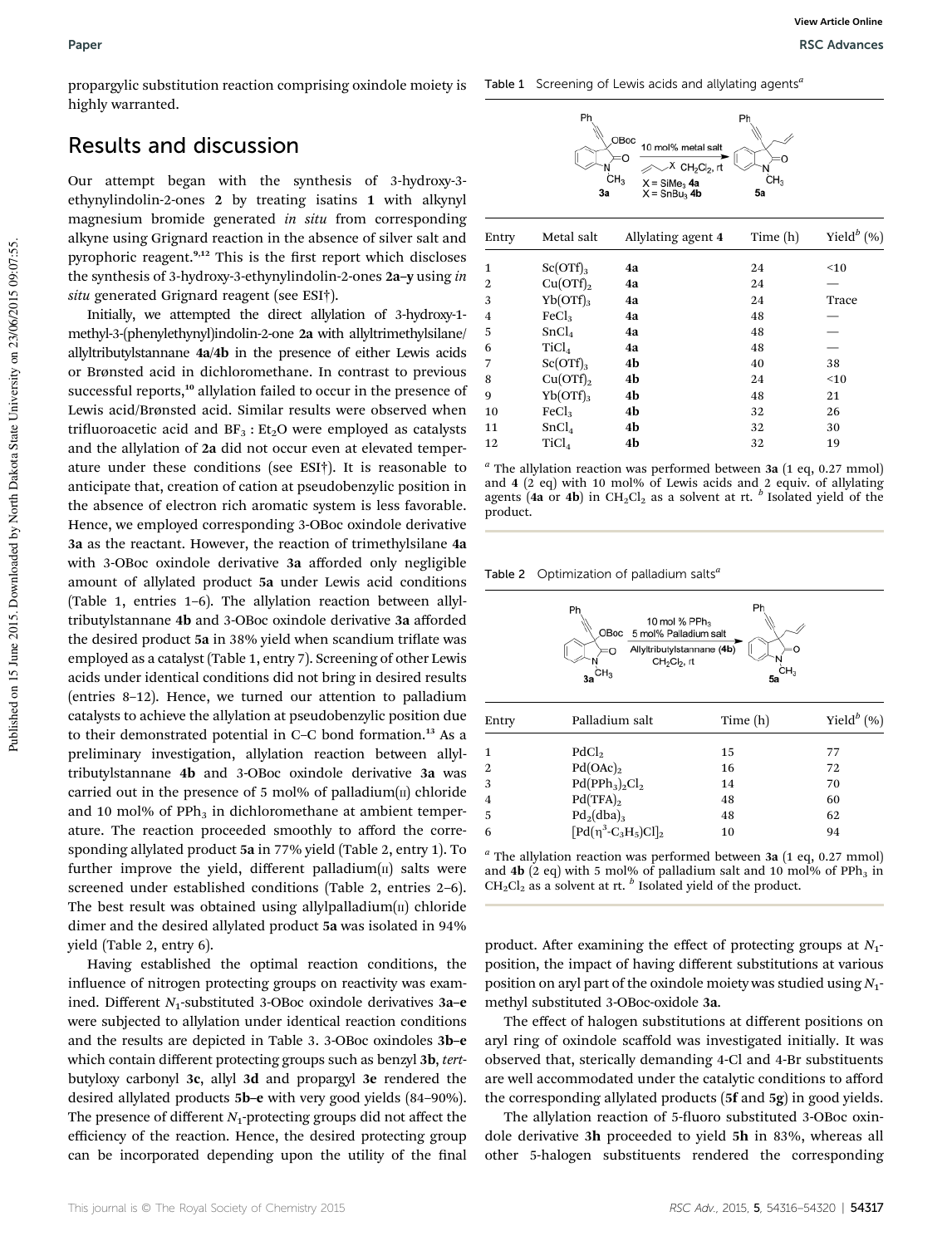Table 3 Substrate diversity<sup>4</sup>



*a* The allylation reaction was performed between 3a–y (1 eq) and allyltributylstannane 4b (2 eq, 0.55) with 10 mol% of PPh<sub>3</sub>, 5 mol% of ally palladium(11) chloride dimer in CH2Cl2 as a solvent at rt. <sup>*b*</sup> ESI.

allylated products 5i–k in very good yields in the range of 90– 94%. It is noteworthy that the presence of bromo-5j as well as iodo 5k substituents did not retard the catalytic efficiency of the reaction. Incorporation of electron releasing substitution like 5 methoxy group did not affect the efficiency of the reaction and desired allylated product 5l was isolated with 89% yield. Replacement of 5-methoxy substituent by 5-trifluoromethoxy substitution 5m slightly affected the yield of the reaction (80%). The presence of substitutents at  $7$ -position ( $7$ -fluoro,  $5,7$ dimethyl) did not hamper the catalytic efficiency and resultant allylated products (5n and 5o) were isolated with better yields.

After investigating the influence of various substituents on aryl part of oxindole moiety, scope of differently substituted alkynes was explored. Grafting a methyl substitution either at *ortho*- or *para*-position of the aryl ring did not show any negative effect and corresponding allylated products (5p and 5q) were obtained with similar yields (92%). Aryl part of alkyne having bulky group like *tert*-butyl at *para*-position underwent smooth

allylation to afford the product 5r in 92% yield. Presence of di fluoro-substitution on aryl part of alkyne moiety did not retard the catalytic efficiency, and the respective  $o$ -, *p*-difluoro substituted product 5s was isolated with 87% yield. To study the effect of presence of hetero atom, 3-(2-pyridyl ethynyl) substituted 3-OBoc-oxindole 3t was employed as a substrate. Under the established catalytic condition, existence of pyridyl group did not pose any adverse effect to the conversion and the product 5t was obtained with an excellent yield of 91%.

The tolerability of alkyl substitution on alkyne moiety was also examined under the optimized conditions. No significant reduction in the yield was observed for substrates 3u and 3v which contain linear aliphatic groups like propyl and  $-CH<sub>2</sub>OBn$ . Trimethylsilyl and cyclopropyl substituted alkynes (3w and 3x) were subjected for similar transformation. They were found to be ideal substrates under established protocol to afford the corresponding allylated products (5w and 5x) in excellent yields (93 and 94%). The presence of double bond in cyclohexenyl substitued alkyne moiety altered neither the pathway nor the efficiency of the reaction. The corresponding product 5y was isolated in good yield (87%). We were delighted to observe that the presence of substitutions like electron-rich and halogen functionalities either at aryl part of oxindole ring or aryl part of alkyne moiety was well tolerated under our established conditions. In addition, replacement of aryl part of alkyne moiety by heteroaryl as well as reactive alkyl substituents did not exert any negative effect on the yield. Scalability of the reaction was evaluated by performing the transformation in 3 gram scale and the expected product 5a was isolated with 87% yield. Thus, we newly developed a palladium $(n)$ -catalyzed C3-allylation of 3ethynyl-3-OBoc oxindole derivatives 3a–y to construct highly functionalized 3-allyl-3-ethynyl-oxindole scaffolds 5a–y.

To the best of our knowledge, there is no literature precedence of grafting allyl and ethynyl substitutions at C3-position of oxindole. After achieving the synthesis of the same, we wanted to explore application of these intermediates 5 in constructing novel carbocyclic spirooxindoles (Scheme 2). The intermolecular addition reaction between alkyne and alkene is promoted by alkyne– $[Co_2(CO)_6]$  complex.<sup>14</sup> We employed similar strategy to achieve the intramolecular cyclization between alkyne and alkene by generating active acyl cobalt species from alkyne- $[Co_2(CO)_6]$  complex, which further underwent intramolecular addition with alkene to afford the corresponding spirooxindole cyclohexenone 6a in very good diastereoselectivity (9 : 1). The observed *syn*-selectivity for compound 6a is in accordance with XRD data (see ESI†). Under the established conditions, 4-methyl phenyl as well as trimethyl silyl substituted cyclohexenones 6b and 6c were synthesized successfully with diastereomeric ratio of 10:1 and 2:1 respectively. Substrates which possess propargylic hydrogens *e.g.* 5u afforded a mixture of unidentified inseparable products (cyclised and oxidized products). Hence, the developed catalytic conditions suits well to construct a library of functionalized spiro-4-cyclohexenones 6a–c from aromatic alkynes as well as alkynes which lacks propargylic hydrogens (6c). Pauson– Khand<sup>15</sup> reaction condition was applied to synthesize a spirobicyclic system from compound 5a. Due to ring strain, the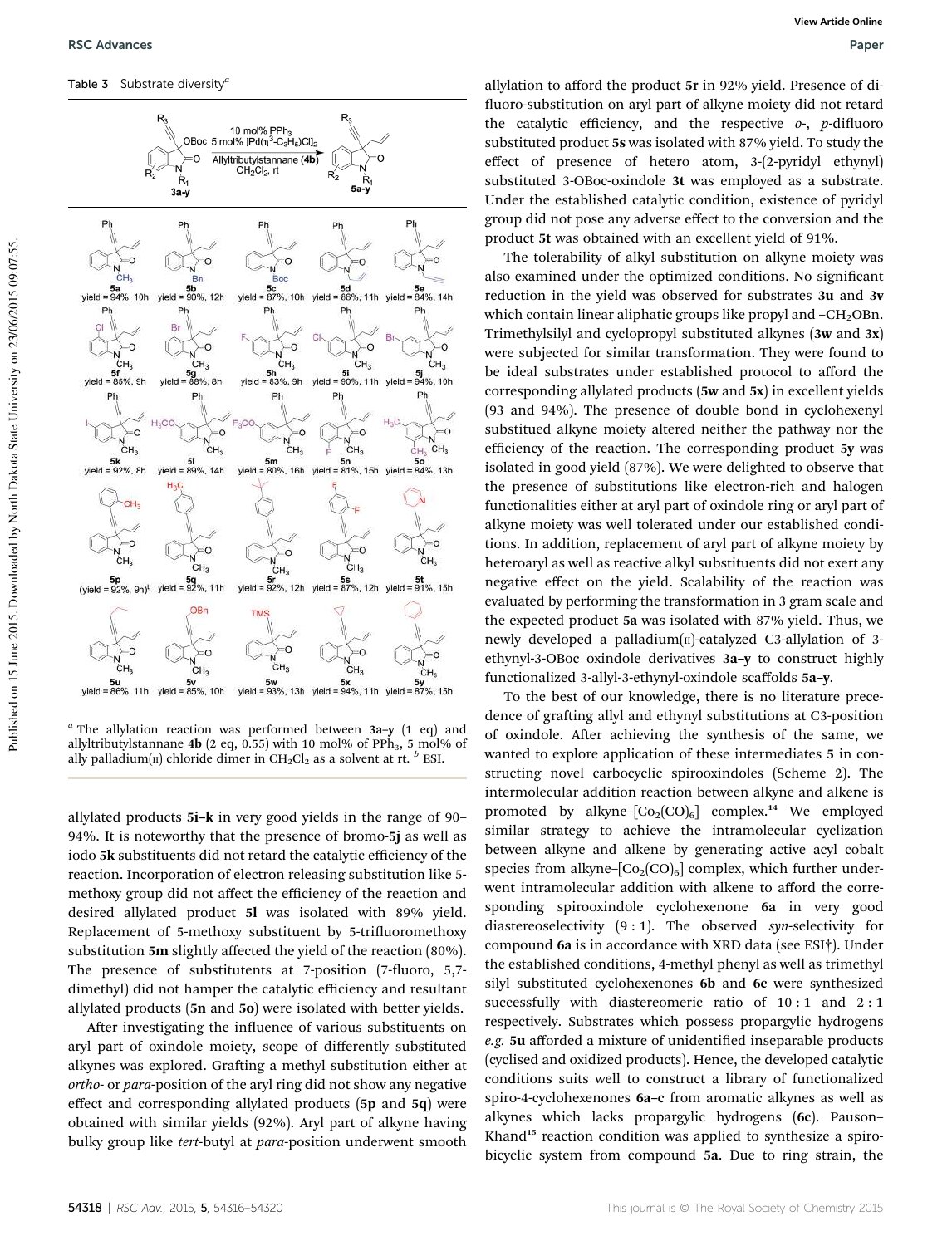

Scheme 2 Applications of 3-allyl-1-methyl-3-(phenylethynyl)indolin-2-one (5a).

four membered ring formation was not observed 7. Hence, we performed the reaction under the open atmospheric condition to obtain linear carbonylated products (8 and 9).

Next, the intramolecular cyclization reaction of compound 5a under metal free condition was carried out using  $I_2$ . Treatment of molecular iodine with compound 5a in dichloroethane at 65 $\degree$ C, furnished the five-membered 2-iodo-4-iodomethyl spiro cyclopentene 10a in good yield (71%) and diasteroselectivity (10 : 1). We were pleased to observe that under the optimized conditions, substrates with a range of substitutions including aromatic, trimethylsilyl, aliphatic and hydroxy group underwent smooth cyclization to afford corresponding spiro cyclized products 10b–e in good yields. The stereochemical information was obtained compound 10b from single crystal XRD data and found to be *syn* with respect to quaternary and tertiary stereocenter (see ESI†). Thus, we have successfully disclosed two unprecedented intramolecular spiro-carbocyclizations with and without metal catalyst. The protocol described here will pave a way to synthesize a library of new spiro-carbocyclic compounds to unravel the hidden truth of cellular processes.

#### Conclusions

To conclude, we established a novel synthetic strategy to access 3-allyl-3-ethynyl substituted oxindole derivatives in very good yields. We employed allylpalladium $(n)$  chloride dimer with PPh<sub>3</sub> as a catalyst, to achieve the nucleophilic allylic substitution at pseudobenzylic position with a broad substrate scope. The synthetic utilities of the allylated product were demonstrated with three different applications including the assembly of five and six membered spiro-oxindole carbocyclic scaffolds.

#### Acknowledgements

We acknowledge Indo-French Centre for Promotion of Advanced Research (IFCPAR) (IFC/4803-4), New Delhi for financial support. Kumar thanks CSIR for a research fellowship. We thank Dr Sudha Devi for crystallographic analysis SAIF-IIT Madras and SAIF-IIT Madras for spectral analysis (NMR and

IR). We thank department of Biotechnology IIT Madras for LCMS (mass spectrum).

#### Notes and references

- 1 For selected reviews: (*a*) A. B. Dounay and L. E. Overman, *Chem. Rev.*, 2003, 103, 2945–2963; (*b*) C. Marti and E. M. Carreira, *Eur. J. Org. Chem.*, 2003, 2209–2219, DOI: 10.1002/ejoc.200300050; (*c*) C. V. Galliford and K. A. Scheidt, *Angew. Chem., Int. Ed.*, 2007, 46, 8748–8758; (*d*) B. M. Trost and M. K. Brennan, *Synthesis*, 2009, 3003– 3025, DOI: 10.1055/s-0029-1216975; (*e*) A. Millemaggi and R. J. K. Taylor, *Eur. J. Org. Chem.*, 2010, 4527–4547, DOI: 10.1002/ejoc.201000643; (*f*) J. E. M. N. Klein and R. J. K. Taylor, *Eur. J. Org. Chem.*, 2011, 2011, 6821–6841; (*g*) M. Ishikura, T. Abe, T. Choshi and S. Hibino, *Nat. Prod. Rep.*, 2013, 30, 694–752.
- 2 Selected references for the 3-hydroxy oxindoles: (*a*) D. Sano, K. Nagata and T. Itoh, *Org. Lett.*, 2008, 10, 1593–1595; (*b*) Y. Yang, F. Moinodeen, W. Chin, T. Ma, Z. Jiang and C.-H. Tan, *Org. Lett.*, 2012, 14, 4762–4765; (*c*) D. L. Silverio, S. Torker, T. Pilyugina, E. M. Vieira, M. L. Snapper, F. Haeffner and A. H. Hoveyda, *Nature (London, U. K.)*, 2013, 494, 216–221; (*d*) V. Pratap Reddy Gajulapalli, P. Vinayagam and V. Kesavan, *Org. Biomol. Chem.*, 2014, 12, 4186–4191; Selected references for 3-amino oxindoles; (*e*) S. P. Marsden, E. L. Watson and S. A. Raw, *Org. Lett.*, 2008, 10, 2905–2908; (*f*) E. L. Watson, S. P. Marsden and S. A. Raw, *Tetrahedron Lett.*, 2009, 50, 3318–3320; (*g*) I. Gorokhovik, L. Neuville and J. Zhu, *Org. Lett.*, 2011, 13, 5536–5539 (*h*) Y. Li, Y. Shi, Z.-X. Huang, X.-H. Wu, P.-F. Xu, J.-B. Wang and Y. Zhang, *Org. Lett.*, 2011, 13, 1210–1213; (*i*) F. Zhu, F. Zhou, Z.-Y. Cao, C. Wang, Y.-X. Zhang, C.-H. Wang and J. Zhou, *Synthesis*, 2012, 44, 3129–3144.
- 3 Selected references for 3,3 oxindole C–C bond: (*a*) S. Lee and J. F. Hartwig, *J. Org. Chem.*, 2001, 66, 3402–3415; (*b*) J. Xie, P. Xu, H. Li, Q. Xue, H. Jin, Y. Cheng and C. Zhu, *Chem. Commun.*, 2013, 49, 5672–5674; (*c*) Y.-H. Jhan, T.-W. Kang and J.-C. Hsieh, *Tetrahedron Lett.*, 2013, 54, 1155–1159; (*d*) W. Wei, J. Wen, D. Yang, X. Liu, M. Guo, R. Dong and H. Wang, *J. Org. Chem.*, 2014, 79, 4225–4230.
- 4 (*a*) B. M. Trost and Y. Zhang, *J. Am. Chem. Soc.*, 2006, 128, 4590–4591; (*b*) B. M. Trost, S. Malhotra and W. H. Chan, *J. Am. Chem. Soc.*, 2011, 133, 7328–7331; (*c*) B. H. Shupe, E. E. Allen, J. P. MacDonald, S. O. Wilson and A. K. Franz, *Org. Lett.*, 2013, 15, 3218–3221.
- 5 (*a*) X. Luan, L. Wu, E. Drinkel, R. Mariz, M. Gatti and R. Dorta, *Org. Lett.*, 2010, 12, 1912–1915; (*b*) Y. Zhou, Y. Zhao, X. Dai, J. Liu, L. Li and H. Zhang, *Org. Biomol. Chem.*, 2011, 9, 4091–4097.
- 6 (*a*) B. M. Trost and M. U. Frederiksen, *Angew. Chem., Int. Ed.*, 2005, 44, 308–310; (*b*) B. M. Trost and Y. Zhang, *J. Am. Chem. Soc.*, 2007, 129, 14548–14549; (*c*) B. M. Trost and Y. Zhang, *Chem.*–*Eur. J.*, 2010, 16, 296–303; (*d*) B. M. Trost and Y. Zhang, *Chem.*–*Eur. J.*, 2011, 17, 2916–2922; (*e*) H. Yang, H. Zhou, H. Yin, C. Xia and G. Jiang, *Synlett*, 2014, 25, 2149–2154.